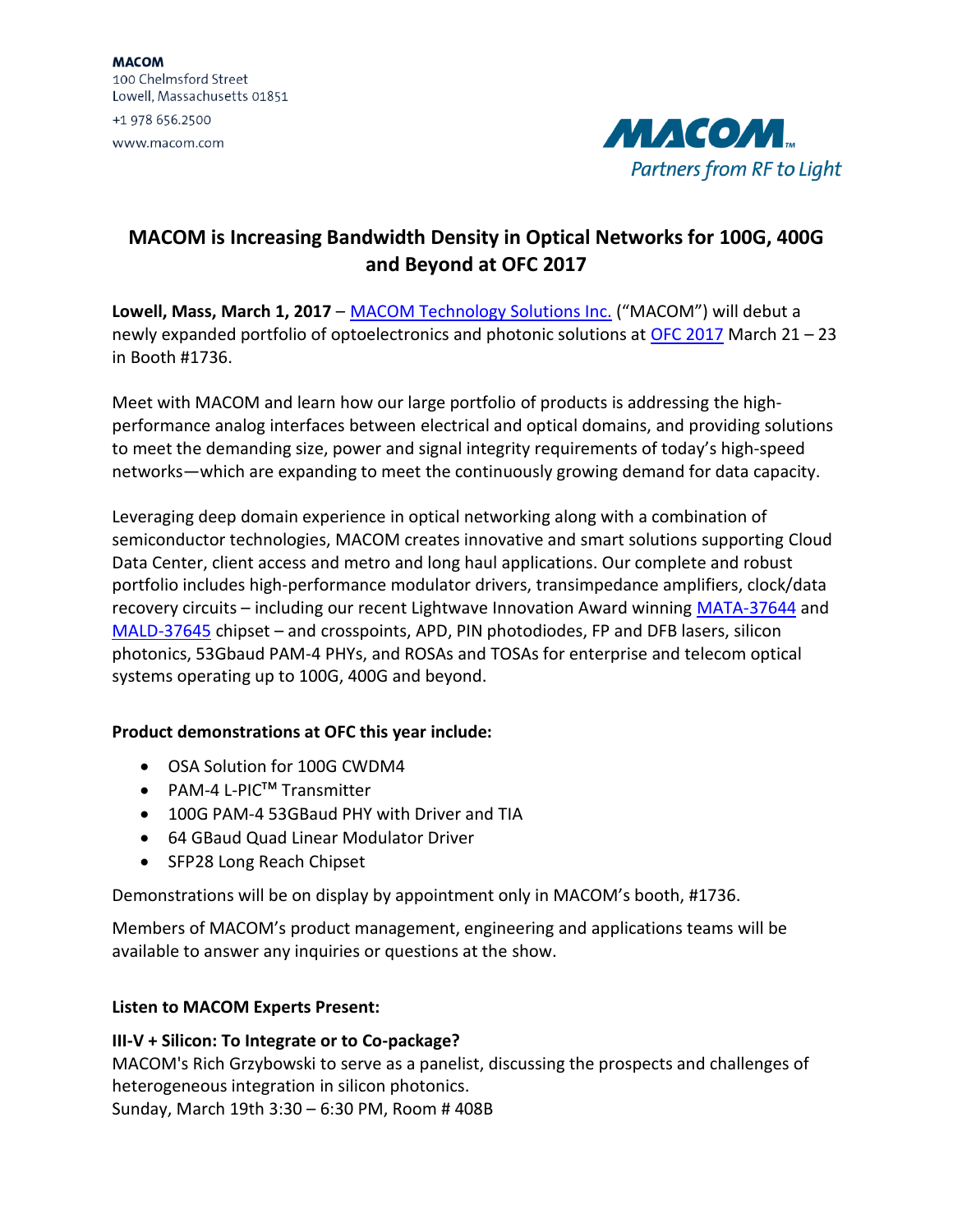

### **Overcoming the Challenges in Large-Scale Integrated Photonics**

MACOM's Roe Hemenway to address market opportunities for integrated photonic modules in data centers and other traditional application spaces. Monday, March 20th 1:30 – 3:50 / 4:00 – 6:00 PM

# **Fireside Chat: Growth & Profitability in Optical Networking - Boom and Bust or Sustainable?** MACOM's Preet Virk to participate in this OSA Executive Forum Panel that will address growth and profitability in Optical Networking Monday, March 20th, 4:30 – 5:45 PM

#### **Component Suppliers' Vision**

MACOM's Bart Zeydel will participate in this OIF Workshop addressing potential electrical link and interconnect technologies being developed to support serial data rates of 100 Gb/s and higher.

Thursday, March 23rd, 3:00 – 6:00 PM

For more information, please visit our booth at OFC or contact us via [www.macom.com.](file:///C:/Users/ma043476/AppData/Local/Microsoft/Windows/Temporary%20Internet%20Files/Content.Outlook/3R2VAC57/www.macom.com)

#### **ABOUT MACOM:**

MACOM is a new breed of analog semiconductor company—one that delivers a unique combination of high growth, diversification and high profitability. We are enabling a betterconnected and safer world by delivering breakthrough semiconductor technologies for optical, wireless and satellite networks that satisfy society's insatiable demand for information.

Today, MACOM powers the infrastructure that millions of lives and livelihoods depend on every minute to communicate, transact business, travel, stay informed and be entertained. Our technology increases the speed and coverage of the mobile Internet and enables fiber optic networks to carry previously unimaginable volumes of traffic to businesses, homes and data centers.

Keeping us all safe, MACOM technology enables next-generation radars for air traffic control and weather forecasting, as well as mission success on the modern networked battlefield.

MACOM is the partner of choice to the world's leading communications infrastructure and aerospace and defense companies, helping solve their most complex challenges in areas including network capacity, signal coverage, energy efficiency, and field reliability, through its best-in-class team and broad portfolio of RF, microwave, millimeterwave and lightwave semiconductor products.

MACOM is a pillar of the semiconductor industry, thriving for more than 60 years of daring to change the world for the better through bold technological strokes that deliver true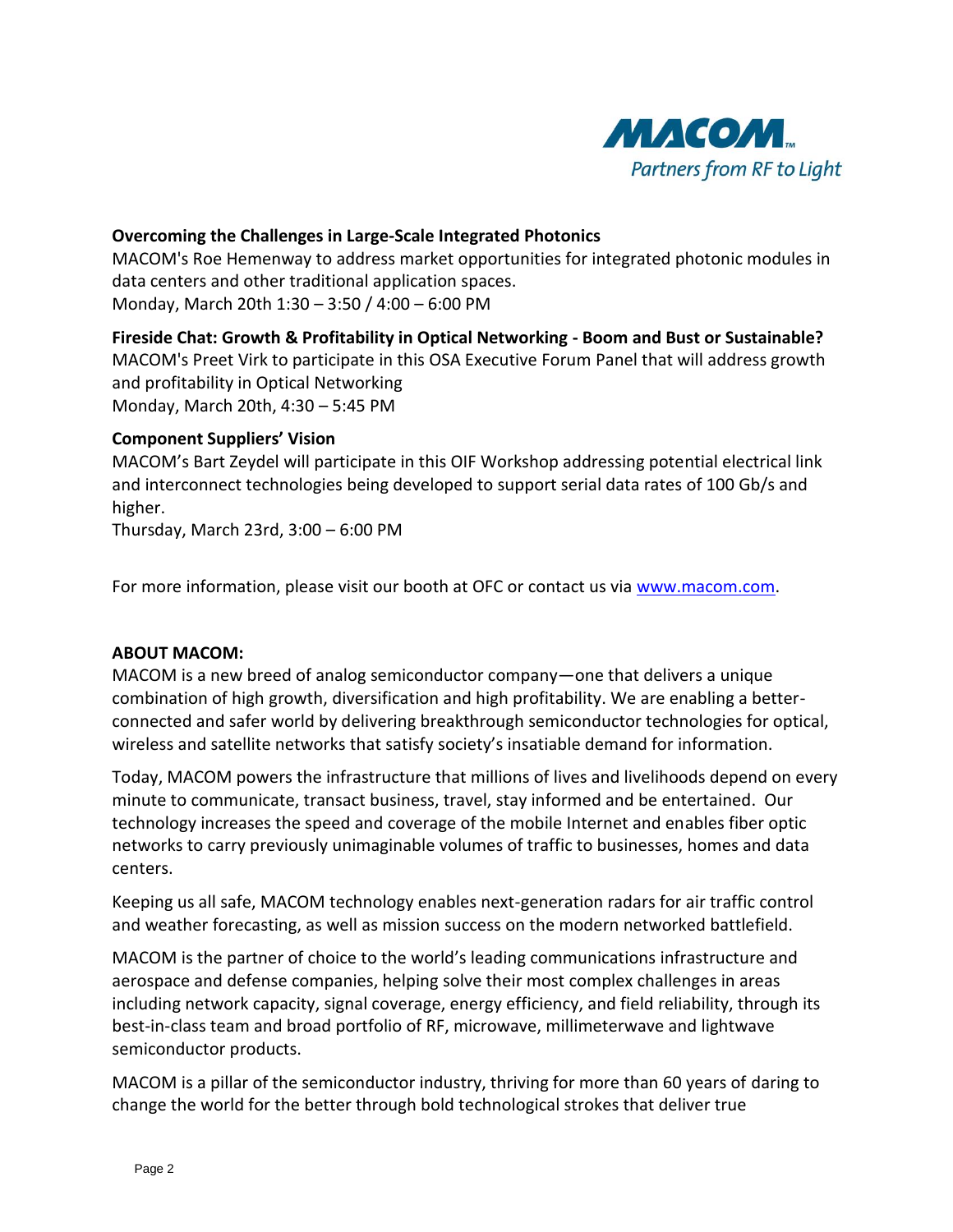

competitive advantage to customers and superior value to investors.

Headquartered in Lowell, Massachusetts, MACOM is certified to the ISO9001 international quality standard and ISO14001 environmental management standard. MACOM has design centers and sales offices throughout North America, Europe, Asia and Australia.

MACOM, M/A-COM, M/A-COM Technology Solutions, M/A-COM Tech, Partners in RF & Microwave, The First Name in Microwave and related logos are trademarks of MACOM. All other trademarks are the property of their respective owners.

For more information about MACOM, please visit [www.macom.com](http://www.macom.com/) follow [@MACOMtweets](https://twitter.com/MACOMtweets) on Twitter, join MACOM on [LinkedIn,](http://www.linkedin.com/company/370788) or visit the MACOM [YouTube Channel.](http://www.youtube.com/channel/UCq3nksIPERR23vLpzS3_gfQ)

#### **DISCLAIMER FOR NEW PRODUCTS:**

Any express or implied statements in MACOM product announcements are not meant as warranties or warrantable specifications of any kind. The only warranty MACOM may offer with respect to any product sale is one contained in a written purchase agreement between MACOM and the purchaser concerning such sale and signed by a duly authorized MACOM employee, or, to the extent MACOM's purchase order acknowledgment so indicates, the limited warranty contained in MACOM's standard Terms and Conditions for Quotation or Sale, a copy of which may be found at: [http://www.macom.com/purchases.](http://www.macom.com/purchases)

### **FOR SALES INFORMATION, PLEASE CONTACT:**

North Americas -- Phone: 800.366.2266 Europe -- Phone: +353.21.244.6400 India -- Phone: +91.80.43537383 China -- Phone: +86.21.2407.1588

#### **MEDIA CONTACTS:**

Ozzie Billimoria MACOM Technology Solutions Inc. 978-656-2896 [ozzie.billimoria@macom.com](mailto:ozzie.billimoria@macom.com)

Colin Boroski Rainier Communications